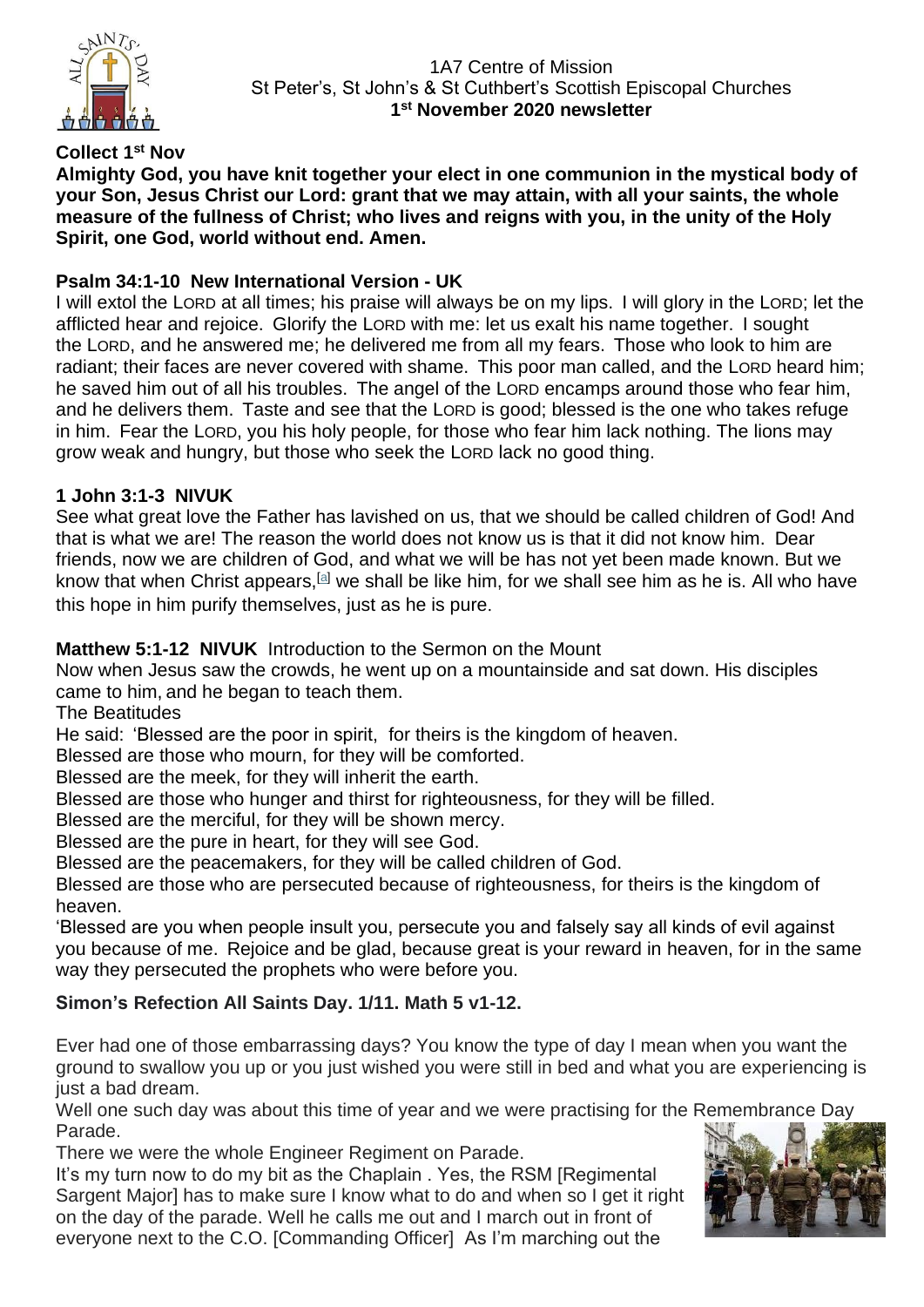RSM suddenly rushes towards me stands right in front of me to stop me going any further. "Padre" he says, "Your flies are open and your shirt is showing and dangling. We don't want that now do we Padre."

Gosh I've never felt so embarrassed. Luckily enough the RSM had noticed it before anyone else had and I adjusted myself and did my flies up. Boy the RSM that day saved my bacon. A life saver and a saint. That day. I was so grateful I made sure he had a cream cake every day for the rest of that week. Plus a bottle of his favourite tipple.

So, what is a saint? I'm sure you can think of loads like, St Christopher patron saint of traveller's or St Anthony patron saint of things that are lost. Or even St Valentine or St Francis . The list is endless. If you travel down to Cornwall virtually every town there is named after a saint. Some are them are really obscure.

One that I like is St Vitus. He used to go dance all night long in the chapel praying that as he danced to keep the evil spirits away from those who were too ill to ask for God's help. And people got well again. He became the Patron saint of Dancers and Comedians. I wonder why.

I'm sure that you can think of people who you have met that you may regard as a saint. Someone who helped you out at a time of need.

Perhaps they have helped you out in your Faith journey. They may have done some great kindness to you that you have remembered and will hold on to for the rest of your life. The thing is, a true Christian saint will always reflect God's love for God's people. Not only in deeds and words but in praying for others and for God to be with us in our world today. In fact, just this last month the Pope is about to canonise a young English 15yr old lad who sadly died of a form of blood cancer. Why? What did he do? He used social media to contact other young cancer suffers and keep their morale up by just keeping in touch with them and encouraging them in their treatment and when at times it was getting them down, he would send an e card at just the right time to lift their spirits up. He would then pray for all these 200+ young people in private that God would help them through their suffering. He kept a recorded of everyone he prayed for next to his Bible. Never once said his father, when they prayed together did he ask God to help him with his own health. It was always prayers for everyone else.

So, what about today all Saints Day? Well we remember that we are all saints to God and its only right we take the time to remember all those Saints both living and departed for the help they have given to us over the years.

I wonder if anyone sees you or me as saints?

Gosh if they do then I've got a lot to live up to. But if I keep talking to God and asking him for help in making me a better person then I may be able to be a better person that I am. Thank you all for being such wonderful Saints. Amen.



# **Intercessions for All Saints Day – November 1st 2020**

Let us pray to God, whose saints have witnessed to his glory.

Everlasting God, we pray that your Church, built on the foundation of the saints, will be faithful to the teaching of Christ so that it reflects his likeness. Lord and Father, as you kindled the flame of your love in the hearts of the saints, give to us the same faith and power of love; that, we may benefit from their unselfish examples.

Lord in your mercy**: Hear our prayer**

Creator God, we pray for those who represent us in government both here and throughout the world, still struggling in the ongoing pandemic. May they be men and women of integrity, guided by a desire for public service and a love of the truth. We ask that they also be just and compassionate, so that all peoples may be led in the ways of righteousness and mercy.

Lord in your mercy**: Hear our prayer**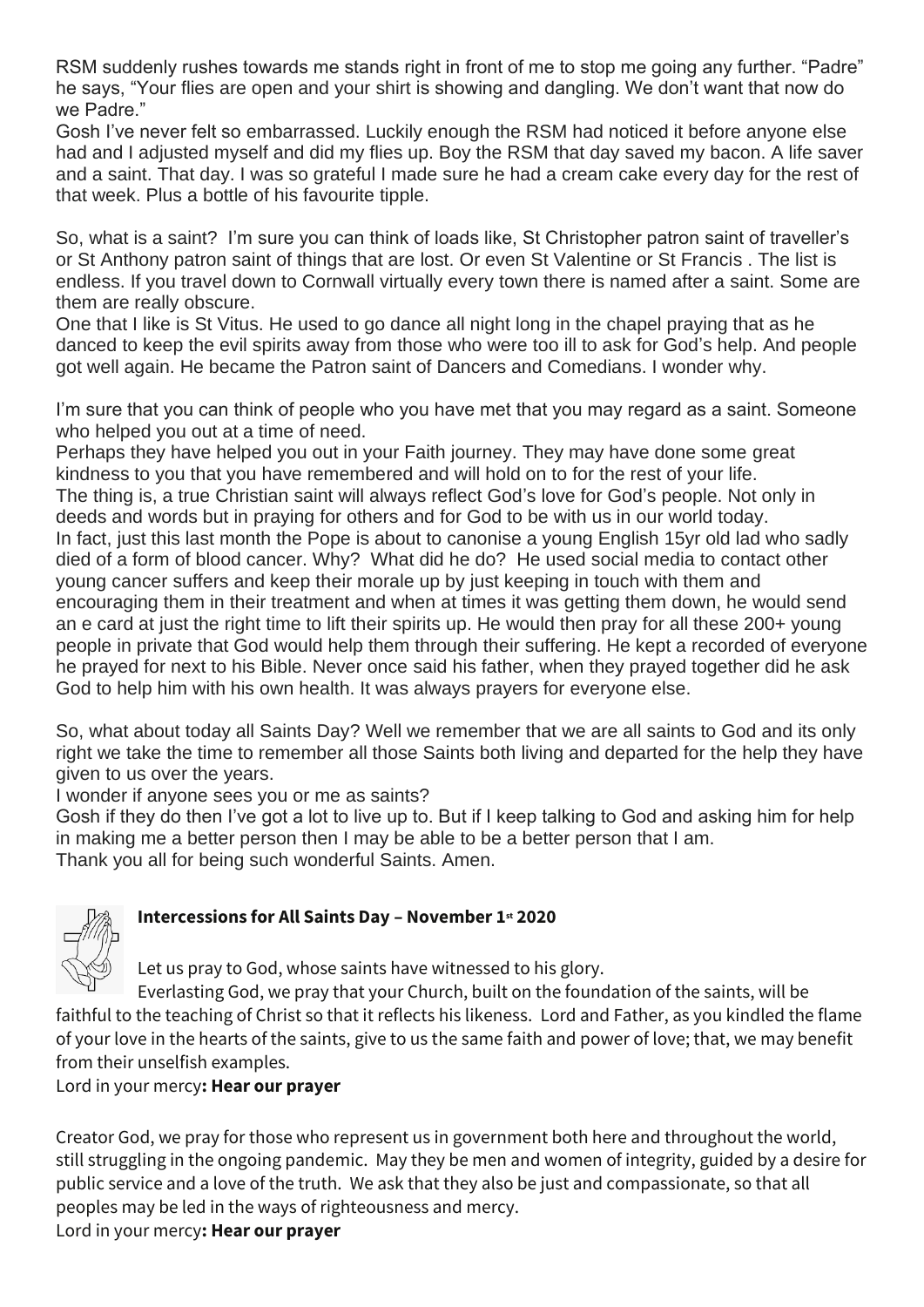Father God, make us instruments of your peace. Where there is hatred, let us sow love. Where there is injury, pardon. Where there is doubt, faith. Where there is despair, hope. Where there is darkness, light. Where there is sadness, joy. May we not so much seek to be consoled as to console, not so much to be understood as to understand, not so much to be loved as to love. For it is in giving that we receive, it is in pardoning that we are pardoned, and it is in dying that we awake to eternal life.

### Lord in your mercy: **Hear our prayer**

Gracious God, in the Garden of Gethsemane you shared with everyone who has ever been afraid. You conquered fear with love and returned from death itself saying 'Do not be afraid'. In the light of your love death has lost its sting, and so has fear. Lord, may your love be the key that releases us from suffering and fear.

Lord in your mercy**: Hear our prayer**

Merciful God, give us the grace to follow in the footsteps of the saints, as they followed in the footsteps of your holy Son. Keep alive in us the memory of those dear to ourselves whom you have called to yourself, and grant that every remembrance which turns our hearts from things seen to things unseen may lead us always upwards to you until we come to our eternal rest.

Lord in your mercy**: Hear our prayer**

Faithful God, we thank you for the example of all the saints and as we go from our worship into the world help us to follow in their footsteps with courage and hope determined, like them, to do your work and live the Gospel of your Son.

Merciful Father: **Accept these prayers for the sake of your Son our Saviour Jesus Christ. Amen**



As part of the ongoing response to the Coronavirus pandemic the Scottish Episcopal Church (SEC) will be broadcasting video coverage of Eucharistic services via its website, social media channels and YouTube channel. The web page is located at [www.scotland.anglican.org/broadcast-sunday-worship](http://www.scotland.anglican.org/broadcast-sunday-worship) **BRODED4-8044** For those who are not online the Archbishop of Canterbury has set up a Freephone Daily Hope service of hymns, DailyHOPE prayers and readings. It is available 24 hours a day on 0800 8048044

Join Pip this week at Holy Trinity at<https://www.holytrinitymelrose.org/> and click on the link - Holy Trinity YouTube channel. 11.00a[m https://www.youtube.com/channel/UCJkxEgnglnze4SeN4I54Ecw](https://www.youtube.com/channel/UCJkxEgnglnze4SeN4I54Ecw)  St John's Selkirk now has their weekly Sunday services on their YouTube channel, with several (different) familiar voices each week, music, inspirational quotes and images at <https://www.youtube.com/channel/UC9lTNAH6VHZkqM0NiH6Vt9w> available from 10am each Sunday morning..



11am to 11:30 every Wednesday morning. <https://us02web.zoom.us/j/87979280424?pwd=UEJzRXk0UFpVcnJuaUVZTzJvaE92UT09> Meeting ID: 879 7928 0424 Password: 023545 Host: Tim Hatton



Bible Studies hosted on Zoom - all are welcome. Wednesday 7:30pm & Thursday 10:30am hosted by John Marsden Follow this link : <https://zoom.us/j/7538094986?pwd=Q0x4YVk2b3Y5eEt0VkoxS0ZWVWxGUT09>

or use this information to open a Zoom meeting: Meeting ID: 753 809 4986 Password: 751474

## **IF YOU NEED SUPPORT**

**Priest in charge of St Peter's, St John's & St Cuthbert's Rev Simon Cake 07710523856 [cakekands@btinternet.com](mailto:cakekands@btinternet.com)**

**St Peter's pastoral support contact Monica Reynolds 01896 757114 [monica@tempelstowe.com](mailto:monica@tempelstowe.com) St Peter's prayer support Muriel Lounsbach 01896 831418 gordon.lounsbach@btinternet.com Tim Hatton (A7 Church Army) 07784872307 [tim.w.hatton@gmail.com](mailto:tim.w.hutton@gmail.com)**

**St Cuthbert's pastoral and prayer contact Sue Crozier 01450 376499 [susancrozier17@yahoo.co.ukS](mailto:susancrozier17@yahoo.co.uk)t John's pastoral and prayer contact Margaret Moyes [mmoyes2@gmail.com](mailto:mmoyes2@gmail.com)**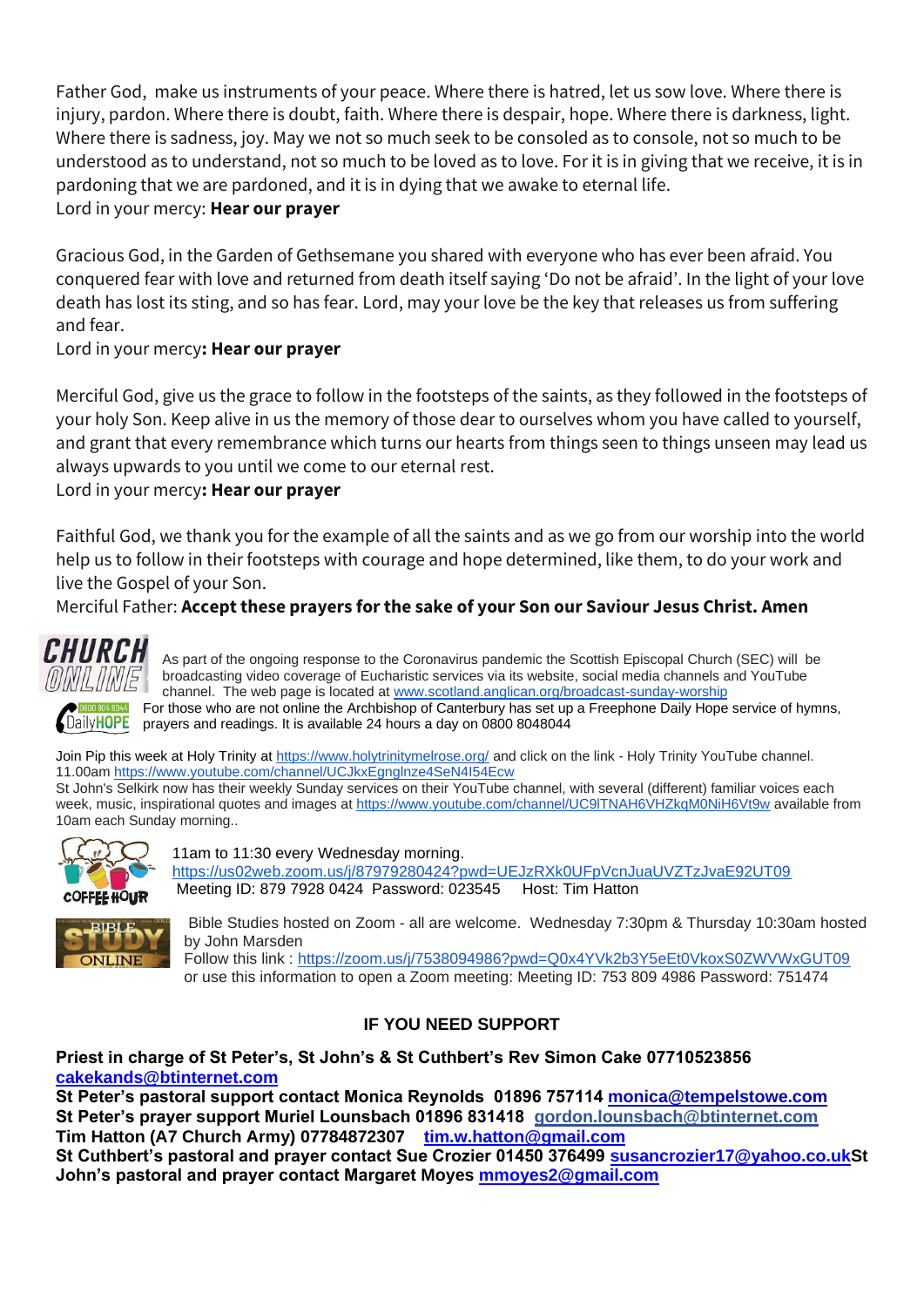

### **Life on the Costa Azahar (orange blossom coast) Spain** Sheena asked if I would write something

about life in Spain during these weird times.

First I have to explain that we live in a small coastal town 125K north of Valencia. In winter there are less than 5,000 inhabitants but in the height of summer this more than doubles with Spaniards

from the cities spending the long school summer holidays at family homes owned by the same family for generations. It is too busy for us at that time of year and this is when we return to the tranquillity of The Borders. The town is in the centre of an agricultural area where they grow tomatoes and melons in summer, the almond harvest takes place in September, the end of October sees the start of the olive harvest, together with the mandarins. Most likely the mandarins you are buying in the shops in The Borders will have come from the orange groves surrounding our town.



### So you can see it is quite a rural area.

They did have a very strict lockdown for 10 weeks starting in March when only one person from each household was allowed to go to their nearest supermarket, where police were on duty checking your residence identification and you were only allowed to exercise your dog up to 50 metres from your home. A friend ventured 500metres from her home with her dog and was fined 600€. Things were extremely difficult. When it was your child's birthday, if you told the local police they would come outside your house and sing Happy Birthday. Children were only allowed outside in their garden if they had one during those 10 weeks. Most Spanish families live in flats in the cities.

At the moment things are far more relaxed but tightening as I write. If you venture outside your home you must wear a mask if you are likely to come within 2 metres of anyone. There is hand gel at all the entrances to shops, restaurants and public buildings. Most restaurants have outdoor terraces where you can eat. Up until this weekend 10 people were allowed at the same table, but now it is only 6, however it can be from any number of households. You are only permitted to remove your mask to eat or drink and can only be served at the table. We can visit each other's houses, up to a maximum of 6 people. This weekend the Valencian region has imposed a curfew from midnight until 6 am and no alcohol to be sold after 11.00pm. All nightclubs and discos are closed. This week the Government are hoping to pass a law that these restrictions will be in place for 6 months and allow each region more control of the curfew hours and movement of people between regions. At present they must renew the law every 2 weeks. There is definitely a more obvious police presence patrolling the area.

So comparing life in sunny Spain ( yes we are still in shorts and T-shirt's) to Scotland at the moment we consider ourselves to be extremely fortunate to be living in this little haven where only 2 people have been recorded as having the virus and both had visited Paris at different times immediately prior to their diagnosis. Madrid is a completely different story where people are not supposed to cross the city boundary in either direction. Catalunya also have very strict measures in place. We are hoping that this Christmas we will be allowed to travel from our region down to Andalucia where our Goddaughter and family live and celebrate as a family, but this is still very much in the balance.

You are all very much in my thoughts and prayers at this difficult time. Moira

*Since Moira sent this the Spanish authorities have imposed stricter regulations which will last for [six months](https://l.facebook.com/l.php?u=https%3A%2F%2Fwww.strava.com%2Factivities%2F4115144364%3Ffbclid%3DIwAR2dp0V7bZw56KZNe7vvvP6qvLImkA5BNccKKFT60WPFMxOmexhBDMqE1hk&h=AT06T4e_7h6ZApB1oGWjk7pLBQ-K3FrXkDzPu-3dIUW9Yq2uWgVHvA1iH9D2G0qHAEzsVf6iZSPLYjt6IIPAEnVxcjXeHb_PKNtCimTKWYec9eSyBG-fhPgCt_GQiLPKta1r&__tn__=H-R&c%5b0%5d=AT0geC5tx4HBtnuUp3gCeEzYdFpe7hKghWt3IPt71OMD54KpTLRZ2BoA0MuMeWwHlfudxO2cBtPJ9so98nMDTcbxTJGAgh-8HbIfpS2DmXnwskBFa3Rkq0KNMefG4EVpFLNqSFOwfcU5q9TBFeRBz7HaUNslyrmv_jq4-z_aqyrBursxAXDT8wGoXyLBHCyTB8npD5HEm393dr1yc9xU8_Tzaw)*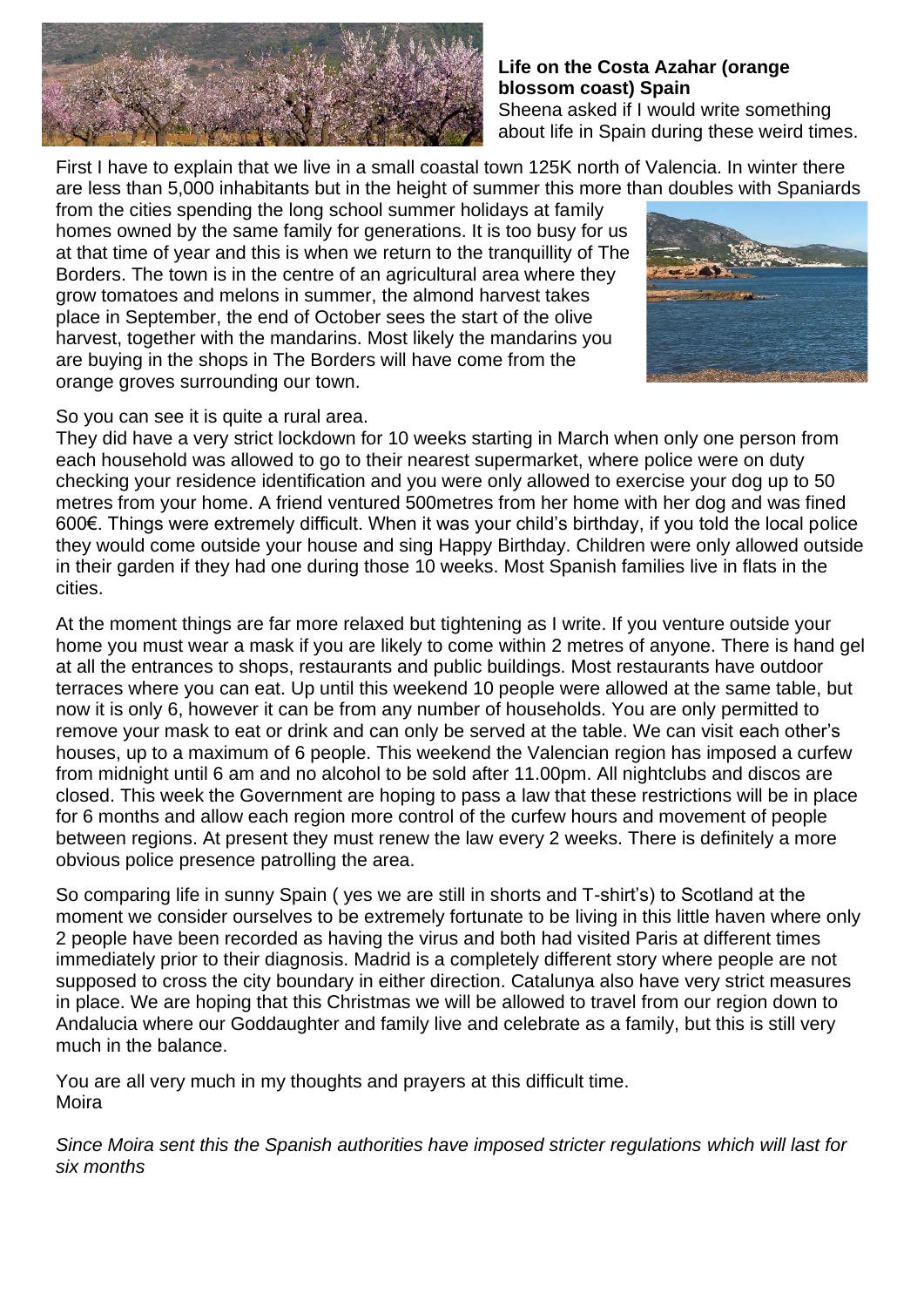

#### **Opening for communal worship from September.**

St John's still has no date for getting back to using the church.

St Peter's 10.30am services on 1<sup>st</sup> and 4<sup>th</sup> Sundays will be Communion with Simon or other clergy.  $2^{nd}$ & 3rd Sundays will be Service of the Word. Thursday mornings will be a Said Communion service. St Cuthbert's 10.30am services on 2<sup>nd</sup> & 3<sup>rd</sup> Sundays will be Communion, 1<sup>st</sup> & 4<sup>th</sup> Sundays Service of the Word. Wednesdays at 11.00am will be Said Holy Communion. Please remember to bring a face

covering to wear unless you have health issues and the service booklet and newsletter which contains the readings etc for the week.

#### **WHEN YOU ARRIVE FOR THE SERVICE AT EITHER ST CUTHBERT'S OR ST PETER'S PLEASE BE READY TO FILL IN THE FORM FOR GOVERNMENT TRACK AND PROTECT. YOU NO LONGER NEED TO LET SHEENA KNOW IF YOU ARE PLANNING TO ATTEND**



Home Communion is only available to those people can't come out or get to church for self isolation reasons. Please book through Sheena then Simon will contact to arrange a time.

Reserved Sacrament is still suspended until further notice due to corona virus restrictions.

#### **Spiritual Communion**

Here is a prayer that can be used at 10.30 on Sundays when Simon will be celebrating the Eucharist For an Act of spiritual Communion, the following prayer -

My Jesus,

I believe that you are present in the most Holy Sacrament.

I love you above all things, and I desire to receive you into my soul.

Since I cannot at this moment receive you sacramentally, come at least spiritually into my heart.

I embrace you as if you were already there and unite myself wholly to you.

Never permit me to be separated from you. Amen.



Autumn by Dr Kathryn Mannix

The nights are closing in early, and the season of remembrance is approaching.

This beech tree hangs across the river near my home. Its leaves were afire in the glow of the setting sun this afternoon.

I noticed the breeze tug at tiny leaf-flames, separating them from the branch that had held them since they were buds at the year's beginning. I saw them draw golden circles as they drifted down into the water to be carried away. I watched them bobbing and pirouetting on the rushing stream until they were out of sight.

Those leaves will be riverswept, some for a few yards and some for many miles. A few may make it as far as the sea. All will give up their form, return to their elements, and give themselves back into the Circle of Life.

And so, in this season of golden leaves and baring branches, we remember our beloveds. Their laughter. Their smiles. Their familiar scent, their particular voice, the warmth of them, the way they made us feel. We feel blessed to have loved them and bereft of their presence.

Like the fallen leaves, they are bobbing and pirouetting, part of the great dance, giving themselves back to the Circle of Life. Breathe in their exhaled laughter. Relax in their always-given love. Weep the tears that speak of joy, and loss, and treasured moments.

We don't really need a season for remembrance, do we? We remember every day. But there is something beautiful about having a season that reminds us that we are the latest living versions of the Great Dance; that we have this time in the sun before we give ourselves back; that the very fact of our mortality makes every day precious.





Ethel's stall at Why Not? will start on Monday 2<sup>nd</sup> November. As last year she is selling the items she has knitted over the past twelve months to raise funds for the Food Bank.